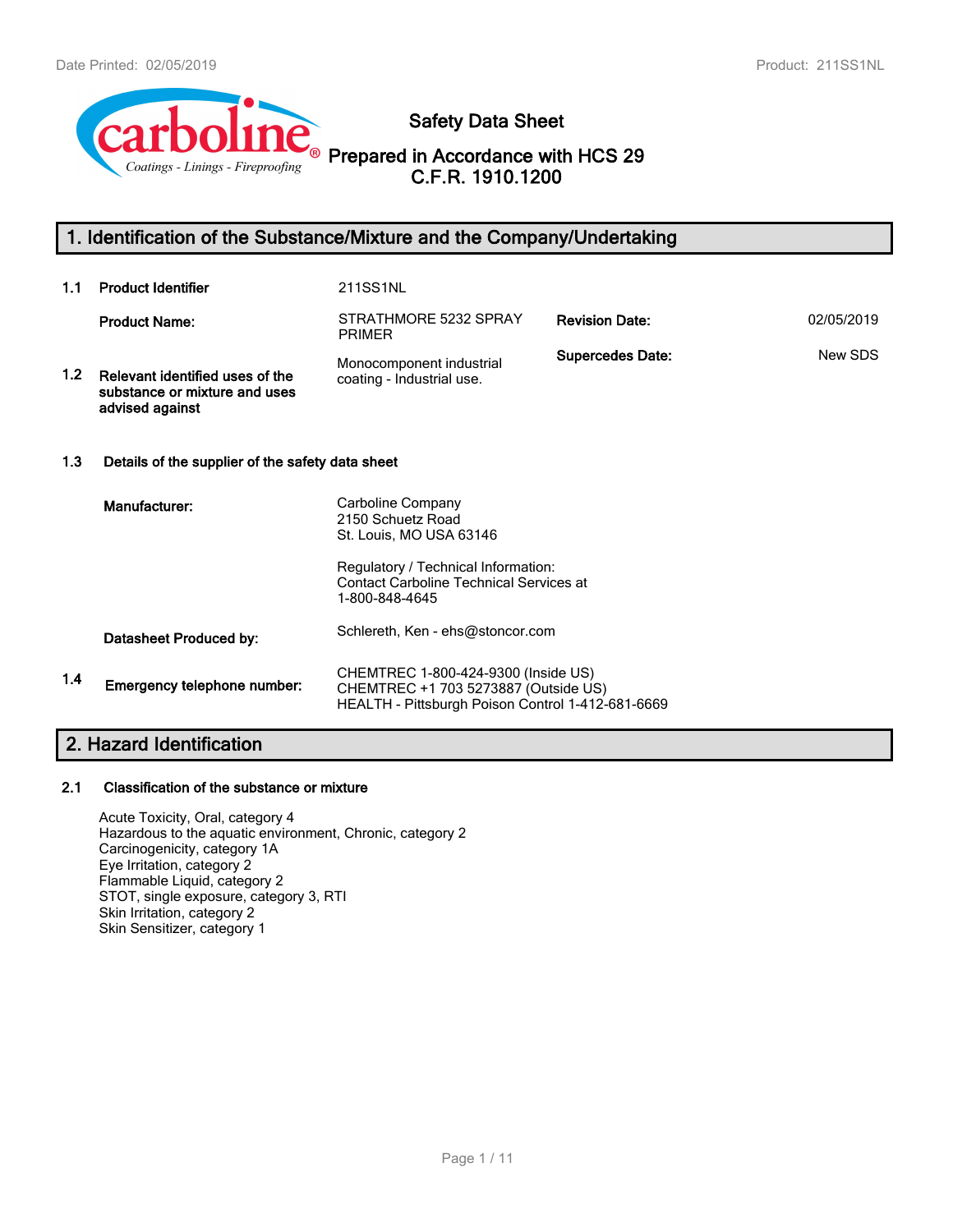# **Symbol(s) of Product**



#### **Signal Word**

Danger

#### **Named Chemicals on Label**

N-BUTANOL, METHYL ETHYL KETOXIME, METHYL PROPYL KETONE, METHYL ISOBUTYL KETONE, TRIETHYLAMINE, MICROCRYSTALLINE SILICA, BISPHENOL A EPOXY RESIN

## **HAZARD STATEMENTS**

| Flammable Liquid, category 2                                 | H <sub>225</sub> | Highly flammable liquid and vapour.                                                                                                       |
|--------------------------------------------------------------|------------------|-------------------------------------------------------------------------------------------------------------------------------------------|
| Acute Toxicity, Oral, category 4                             | H302             | Harmful if swallowed.                                                                                                                     |
| Skin Irritation, category 2                                  | H315             | Causes skin irritation.                                                                                                                   |
| Skin Sensitizer, category 1                                  | H317             | May cause an allergic skin reaction.                                                                                                      |
| Eye Irritation, category 2                                   | H319             | Causes serious eye irritation.                                                                                                            |
| STOT, single exposure, category 3, RTI                       | H335             | May cause respiratory irritation.                                                                                                         |
| Carcinogenicity, category 1A                                 | H350-1A          | May cause cancer.                                                                                                                         |
| Hazardous to the aquatic environment,<br>Chronic, category 2 | H411             | Toxic to aquatic life with long lasting effects.                                                                                          |
| <b>PRECAUTION PHRASES</b>                                    |                  |                                                                                                                                           |
|                                                              | P201             | Obtain special instructions before use.                                                                                                   |
|                                                              | P <sub>202</sub> | Do not handle until all safety precautions have been read<br>and understood.                                                              |
|                                                              | P210             | Keep away from heat/sparks/open flames/hot surfaces. - No<br>smoking.                                                                     |
|                                                              | P235             | Keep cool.                                                                                                                                |
|                                                              | P261             | Avoid breathing dust/fume/gas/mist/vapours/spray.                                                                                         |
|                                                              | P <sub>264</sub> | Wash hands thoroughly after handling.                                                                                                     |
|                                                              | P270             | Do not eat, drink or smoke when using this product.                                                                                       |
|                                                              | P273             | Avoid release to the environment.                                                                                                         |
|                                                              | P280             | Wear protective gloves/protective clothing/eye protection/<br>face protection.                                                            |
|                                                              | P284             | Wear respiratory protection.                                                                                                              |
|                                                              | P302+352         | IF ON SKIN: Wash with plenty of soap and water.                                                                                           |
|                                                              | P304+340         | IF INHALED: Remove victim to fresh air and keep at rest in a<br>position comfortable for breathing.                                       |
|                                                              | P305+351+338     | IF IN EYES: Rinse cautiously with water for several minutes.<br>Remove contact lenses, if present and easy to do so.<br>Continue rinsing. |
|                                                              | P308+313         | IF exposed or concerned: Get medical advice/attention                                                                                     |
|                                                              | P333+313         | If skin irritation or rash occurs: Get medical advice/attention.                                                                          |
|                                                              | P391             | Collect spillage.                                                                                                                         |
|                                                              | P403+233         | Store in a well-ventilated place. Keep container tightly<br>closed.                                                                       |

# **2.3 Other hazards**

No Information

# **Results of PBT and vPvB assessment:**

The product does not meet the criteria for PBT/VPvB in accordance with Annex XIII.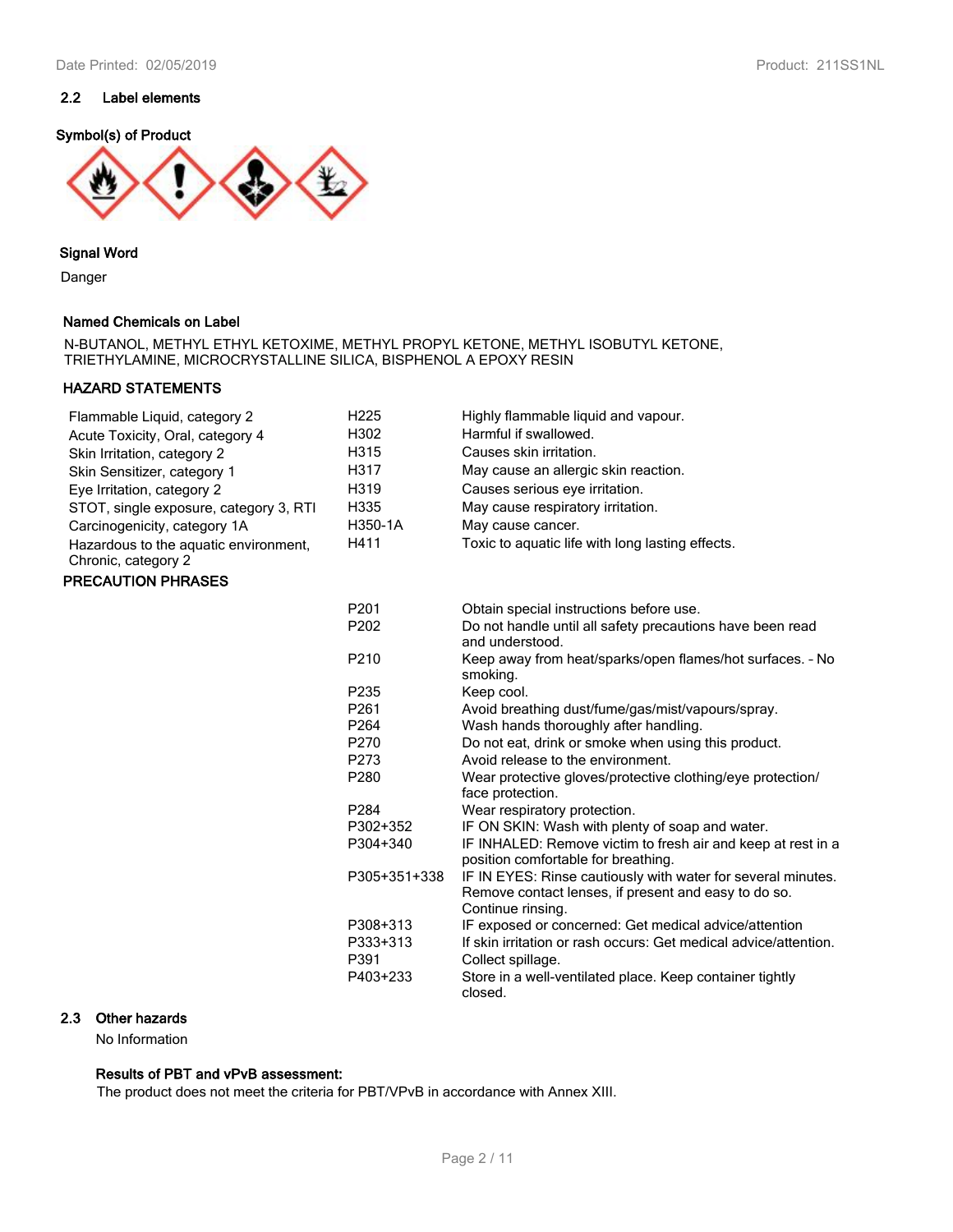# **3. Composition/Information On Ingredients**

### **3.2 Mixtures**

#### **Hazardous Ingredients**

| CAS-No.    | <b>Chemical Name</b>    |                              | $\underline{\mathcal{H}}$ |
|------------|-------------------------|------------------------------|---------------------------|
| 107-87-9   | METHYL PROPYL KETONE    |                              | $25 - 50$                 |
| 13463-67-7 | TITANIUM DIOXIDE        |                              | $2.5 - 10$                |
| 7779-90-0  | <b>ZINC PHOSPHATE</b>   |                              | $2.5 - 10$                |
| 71-36-3    | N-BUTANOL               |                              | $1.0 - 2.5$               |
| 25068-38-6 | BISPHENOL A EPOXY RESIN |                              | $1.0 - 2.5$               |
| 1314-13-2  | ZINC OXIDE              |                              | $1.0 - 2.5$               |
| 108-10-1   | METHYL ISOBUTYL KETONE  |                              | $1.0 - 2.5$               |
| 108-88-3   | <b>TOLUENE</b>          |                              | $0.1 - 1.0$               |
| 14808-60-7 | MICROCRYSTALLINE SILICA |                              | $0.1 - 1.0$               |
| 121-44-8   | <b>TRIETHYLAMINE</b>    |                              | $0.1 - 1.0$               |
| 96-29-7    | METHYL ETHYL KETOXIME   |                              | $0.1 - 1.0$               |
|            |                         |                              |                           |
| CAS-No.    | <b>GHS Symbols</b>      | <b>GHS Hazard Statements</b> | M-Factors                 |
| 107-87-9   | GHS02-GHS07             | H225-302-315-319-335         | 0                         |
| 13463-67-7 |                         |                              | 0                         |
| 7779-90-0  | GHS09                   | H400-410                     | 0                         |
| 71-36-3    | GHS02-GHS05-GHS07       | H226-302-315-318-335-336     | 0                         |
| 25068-38-6 | GHS07-GHS09             | H315-317-319-411             | 0                         |
| 1314-13-2  | GHS09                   | H400-410                     | 0                         |
| 108-10-1   | GHS02-GHS07             | H225-319-332-335             | 0                         |
| 108-88-3   | GHS02-GHS07-GHS08       | H225-304-315-319-336-361-373 | 0                         |
| 14808-60-7 | GHS08                   | H350-372                     | 0                         |
| 121-44-8   | GHS02-GHS05-GHS06       | H225-302-311-314-330         | 0                         |
| 96-29-7    | GHS05-GHS07-GHS08       | H302-312-317-318-332-351     | 0                         |

**Additional Information:** The text for GHS Hazard Statements shown above (if any) is given in Section 16.

## **4. First-aid Measures**

#### **4.1 Description of First Aid Measures**

**AFTER INHALATION:** Give oxygen or artificial respiration if needed. Remove person to fresh air. If signs/symptoms continue, get medical attention.

**AFTER SKIN CONTACT:** In case of contact, immediately flush skin with plenty of water for at least 15 minutes while removing contaminated clothing and shoes. If skin irritation persists, call a physician.

**AFTER EYE CONTACT:** Rinse thoroughly with plenty of water for at least 15 minutes and consult a physician.

**AFTER INGESTION:** Do NOT induce vomiting. Never give anything by mouth to an unconscious person. If swallowed, call a poison control centre or doctor immediately.

#### **4.2 Most important symptoms and effects, both acute and delayed**

Harmful if swallowed. Irritating to eyes and skin. Risk of serious damage to the lungs (by aspiration). Vapours may cause drowsiness and dizziness.

#### **4.3 Indication of any immediate medical attention and special treatment needed**

No information available on clinical testing and medical monitoring. Specific toxicological information on substances, if available, can be found in section 11.

When symptoms persist or in all cases of doubt seek medical advice.

# **5. Fire-fighting Measures**

### **5.1 Extinguishing Media:**

Carbon Dioxide, Dry Chemical, Foam, Water Fog

**UNUSUAL FIRE AND EXPLOSION HAZARDS:** Flammable liquid. Vapours are heavier than air and may spread along floors. Vapours may form explosive mixtures with air. Vapors may travel to areas away from work site before igniting/flashing back to vapor source. Provide adequate ventilation. Prevent the creation of flammable or explosive concentrations of vapour in air and avoid vapour concentration higher than the occupational exposure limits. Keep away from heat/sparks/open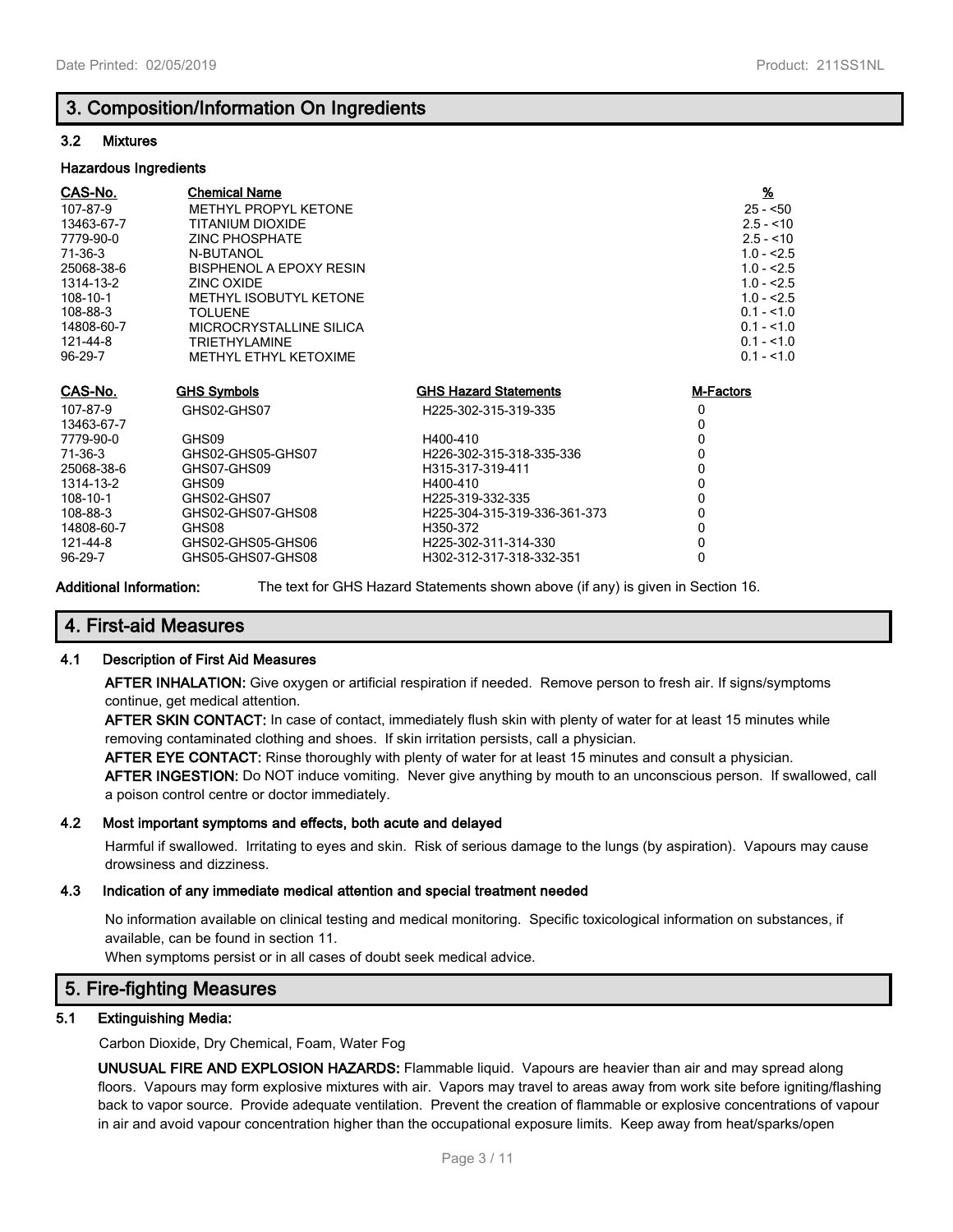flames/hot surfaces. - No smoking. Electrical installations / working materials must comply with the technological safety standards. Wear shoes with conductive soles.

#### **5.2 Special hazards arising from the substance or mixture**

No Information

#### **5.3 Advice for firefighters**

In the event of fire, wear self-contained breathing apparatus. Cool containers / tanks with water spray. Flammable.

# **6. Accidental Release Measures**

#### **6.1 Personal precautions, protective equipment and emergency procedures**

Ensure adequate ventilation. Evacuate personnel to safe areas. Remove all sources of ignition. To avoid ignition of vapours by static electricity discharge, all metal parts of the equipment must be grounded. Wear personal protective equipment. For personal protection see section 8.

#### **6.2 Environmental precautions**

Do not allow material to contaminate ground water system. Prevent product from entering drains.

#### **6.3 Methods and material for containment and cleaning up**

Prevent further leakage or spillage if safe to do so. Contain spillage, soak up with non-combustible absorbent material, (e.g. sand, earth, diatomaceous earth, vermiculite) and transfer to a container for disposal according to local / national regulations (see section 13).

#### **6.4 Reference to other sections**

Please refer to disposal requirements or country specific disposal requirements for this material. See Section 13 for further information.

### **7. Handling and Storage**

### **7.1 Precautions for safe handling**

**INSTRUCTIONS FOR SAFE HANDLING :** Keep containers dry and tightly closed to avoid moisture absorption and contamination. Prepare the working solution as given on the label(s) and/or the user instructions. Do not breathe vapours or spray mist. Ensure all equipment is electrically grounded before beginning transfer operations. Do not use sparking tools. Do not get in eyes, on skin, or on clothing. Use only with adequate ventilation/personal protection. Wash thoroughly after handling.

**PROTECTION AND HYGIENE MEASURES :** Handle in accordance with good industrial hygiene and safety practice. Wash hands before breaks and at the end of workday. When using, do not eat, drink or smoke.

#### **7.2 Conditions for safe storage, including any incompatibilities**

#### **CONDITIONS TO AVOID:** Heat, flames and sparks.

**STORAGE CONDITIONS:** Keep container closed when not in use. Store in a dry, well ventilated place away from sources of heat, ignition and direct sunlight.

#### **7.3 Specific end use(s)**

No specific advice for end use available.

# **8. Exposure Controls/Personal Protection**

#### **8.1 Control parameters**

### **Ingredients with Occupational Exposure Limits (US)**

| <u>Name</u>          | CAS-No.    | <b>ACGIH TWA</b> | <b>ACGIH STEL</b> | <b>ACGIH Ceiling</b> |
|----------------------|------------|------------------|-------------------|----------------------|
| METHYL PROPYL KETONE | 107-87-9   | 200.0 PPM        | 150 PPM           | N/E                  |
| TITANIUM DIOXIDE     | 13463-67-7 | 10 MGM3 10 MGM3  | N/E               | N/E                  |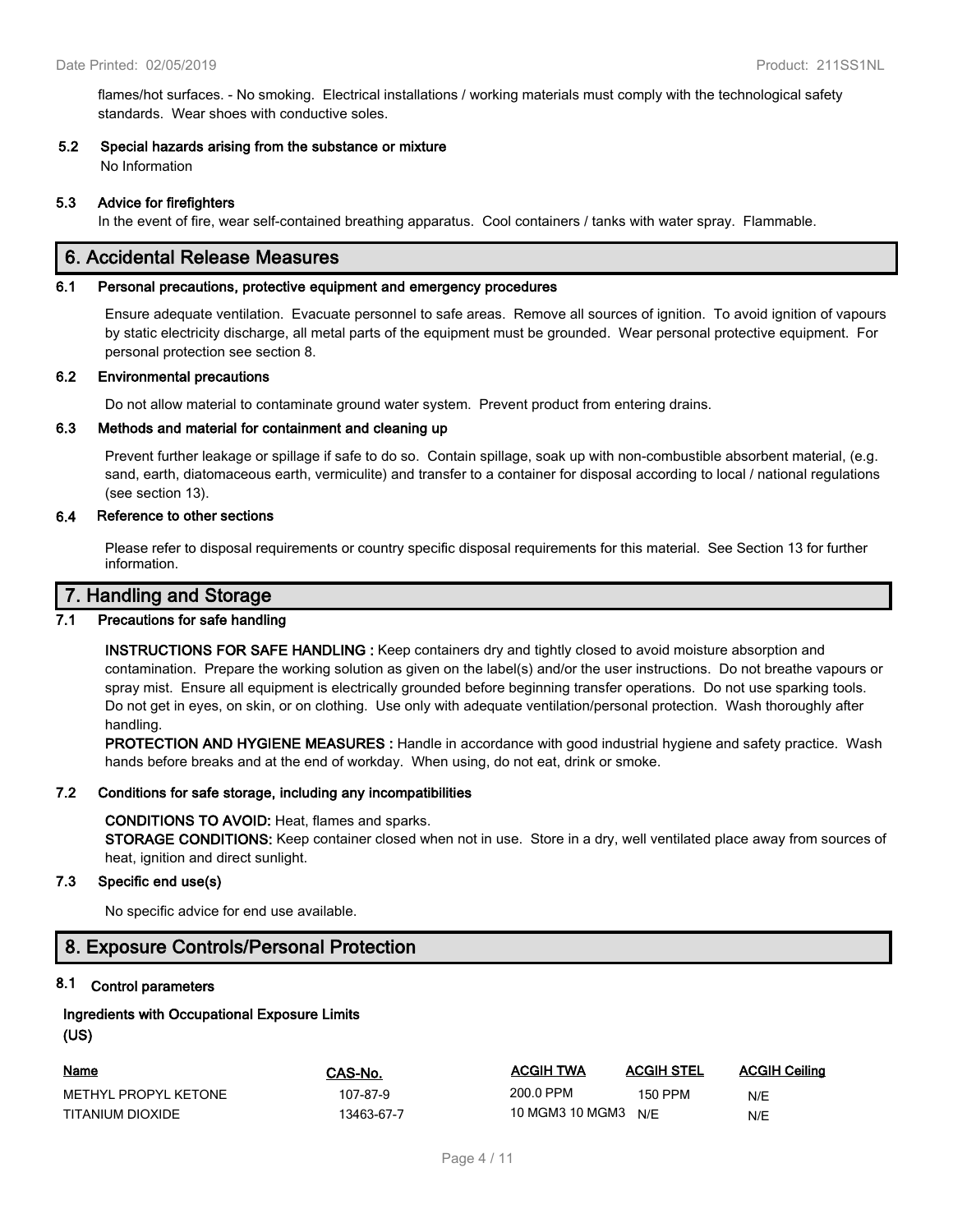Date Printed: 02/05/2019 Product: 211SS1NL

| <b>ZINC PHOSPHATE</b>          | 7779-90-0  | N/E<br>N/E                                              | N/E |
|--------------------------------|------------|---------------------------------------------------------|-----|
| N-BUTANOL                      | $71-36-3$  | 20 PPM<br>N/E                                           | N/E |
| <b>BISPHENOL A EPOXY RESIN</b> | 25068-38-6 | N/E<br>N/E                                              | N/E |
| <b>ZINC OXIDE</b>              | 1314-13-2  | 2 MGM3<br><b>10 MGM3</b>                                | N/E |
| <b>METHYL ISOBUTYL KETONE</b>  | 108-10-1   | 20 PPM<br>75 PPM                                        | N/E |
| <b>TOLUENE</b>                 | 108-88-3   | 20 PPM<br>N/E                                           | N/E |
| <b>MICROCRYSTALLINE SILICA</b> | 14808-60-7 | 0.025 MGM3<br>N/E                                       | N/E |
| <b>TRIETHYLAMINE</b>           | 121-44-8   | $0.5$ PPM<br>1 PPM                                      | N/E |
| METHYL ETHYL KETOXIME          | 96-29-7    | N/E<br>N/E                                              | N/E |
| <b>Name</b>                    | CAS-No.    | <b>OSHA PEL</b><br><b>OSHA STEL</b>                     |     |
| <b>METHYL PROPYL KETONE</b>    | 107-87-9   | 700 MGM3, 200 875 MGM3, 250<br><b>PPM</b><br><b>PPM</b> |     |
| <b>TITANIUM DIOXIDE</b>        | 13463-67-7 | <b>15 MGM3</b><br>N/E                                   |     |
| <b>ZINC PHOSPHATE</b>          | 7779-90-0  | N/E<br>N/E                                              |     |
| N-BUTANOL                      | 71-36-3    | 300.0 MG/M3<br>N/E                                      |     |
| <b>BISPHENOL A EPOXY RESIN</b> | 25068-38-6 | N/E<br>N/E                                              |     |
| ZINC OXIDE                     | 1314-13-2  | 10. MG/M3<br>N/E                                        |     |
| METHYL ISOBUTYL KETONE         | 108-10-1   | 205 MGM3, 50 300 MGM3, 75<br><b>PPM</b><br><b>PPM</b>   |     |
| <b>TOLUENE</b>                 | 108-88-3   | 560 MGM3, 150<br>$200$ ppm<br><b>PPM</b>                |     |
| MICROCRYSTALLINE SILICA        | 14808-60-7 | 0.05 MGM3<br>N/E                                        |     |
| <b>TRIETHYLAMINE</b>           | 121-44-8   | 40 MGM3, 10<br>60 MGM3, 15<br><b>PPM</b><br><b>PPM</b>  |     |
| METHYL ETHYL KETOXIME          | 96-29-7    | N/E<br>N/E                                              |     |

**FURTHER INFORMATION:** Refer to the regulatory exposure limits for the workforce enforced in each country.

### **8.2 Exposure controls**

#### **Personal Protection**

**RESPIRATORY PROTECTION:** In order to avoid inhalation of spray-mist and sanding dust, all spraying and sanding must be done wearing adequate respirator. Use only with ventilation to keep levels below exposure guidelines reported in this document. User should test and monitor exposure levels to ensure all personnel are below guidelines. If not sure, or not able to monitor, use State or federally approved supplied air respirator. For silica containing coatings in a liquid state, and/or if no exposure limits are established above, air-supplied respirators are generally not required.

**EYE PROTECTION:** Ensure that eyewash stations and safety showers are close to the workstation location. Safety glasses with side-shields.

**HAND PROTECTION:** Gloves should be discarded and replaced if there is any indication of degradation or chemical breakthrough. Impervious gloves. Request information on glove permeation properties from the glove supplier. Lightweight protective clothing

#### **OTHER PROTECTIVE EQUIPMENT:** No Information

**ENGINEERING CONTROLS:** Avoid contact with skin, eyes and clothing. Ensure adequate ventilation, especially in confined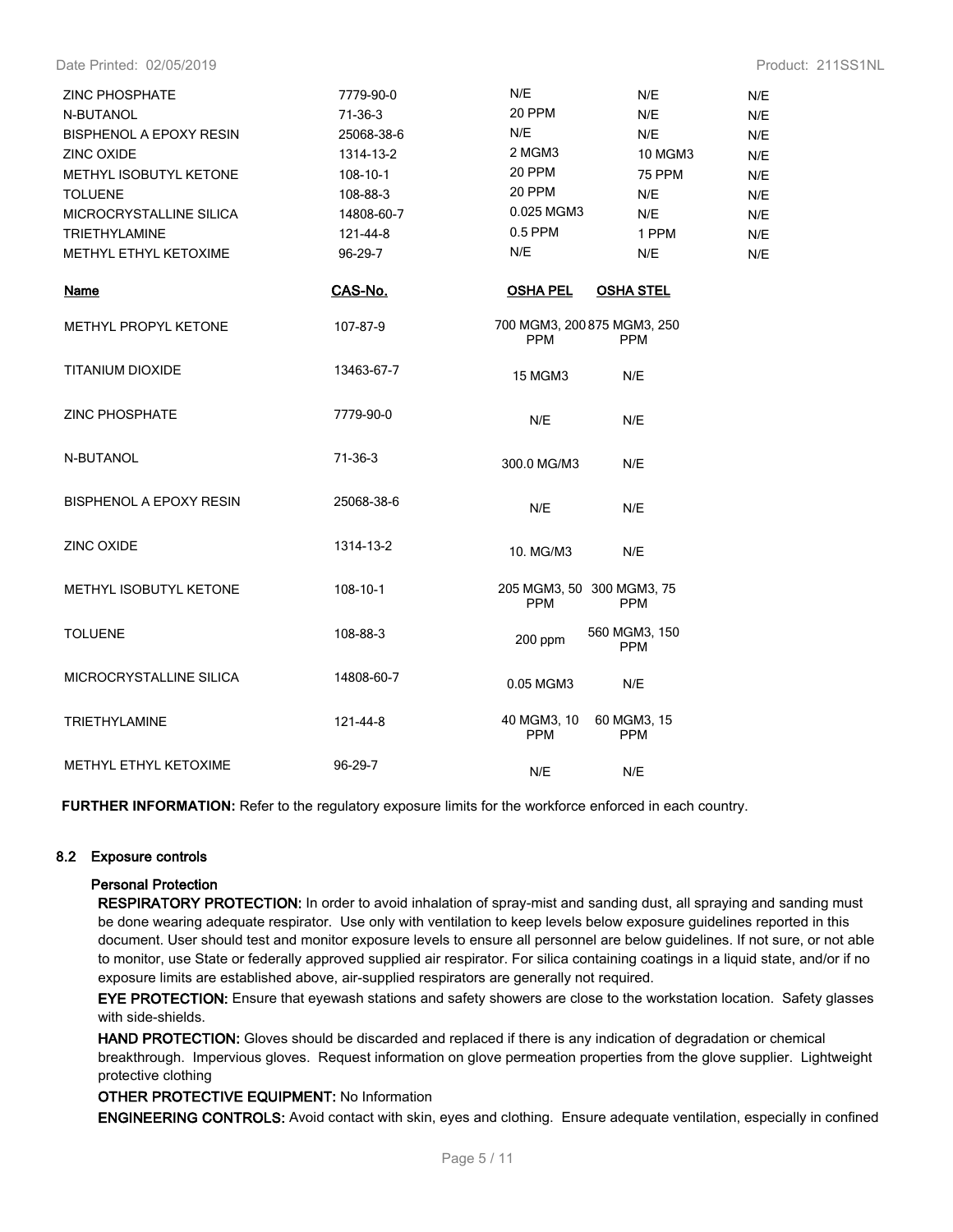#### areas.

# **9. Physical and Chemical Properties**

| 9.1 | Information on basic physical and chemical properties<br>Appearance: | Viscous Liquid, Gray         |
|-----|----------------------------------------------------------------------|------------------------------|
|     | <b>Physical State</b>                                                | Liquid                       |
|     | Odor                                                                 | Ketone                       |
|     | <b>Odor threshold</b>                                                | Not Determined               |
|     | pH                                                                   | Not Determined               |
|     | Melting point / freezing point (°C)                                  | Not Determined               |
|     | Boiling point/range                                                  | 176 F (80 C) - 500 F (260 C) |
|     | <b>Flash Point</b>                                                   | 45°F (7°C)                   |
|     | <b>Evaporation rate</b>                                              | Slower Than Ether            |
|     | Flammability (solid, gas)                                            | N/D                          |
|     | Upper/lower flammability or explosive<br><b>limits</b>               | $0.5 - 12.7$                 |
|     | Vapour Pressure, mmHg                                                | Not Determined               |
|     | Vapour density                                                       | Heavier than Air             |
|     | <b>Relative density</b>                                              | N/D                          |
|     | Solubility in / Miscibility with water                               | Not Determined               |
|     | Partition coefficient: n-octanol/water                               | N/D                          |
|     | Auto-ignition temperature (°C)                                       | N/D                          |
|     | Decomposition temperature (°C)                                       | N/D                          |
|     | <b>Viscosity</b>                                                     | Not Determined               |
|     | <b>Explosive properties</b>                                          | N/D                          |
|     | <b>Oxidising properties</b>                                          | N/D                          |
| 9.2 | Other information                                                    |                              |
|     | VOC Content g/l:                                                     | 403                          |
|     | Specific Gravity (g/cm3)                                             | 1.35                         |

# **10. Stability and Reactivity**

#### **10.1 Reactivity**

No reactivity hazards known under normal storage and use conditions.

#### **10.2 Chemical stability**

Stable under normal conditions.

#### **10.3 Possibility of hazardous reactions**

Hazardous polymerisation does not occur.

### **10.4 Conditions to avoid**

Heat, flames and sparks.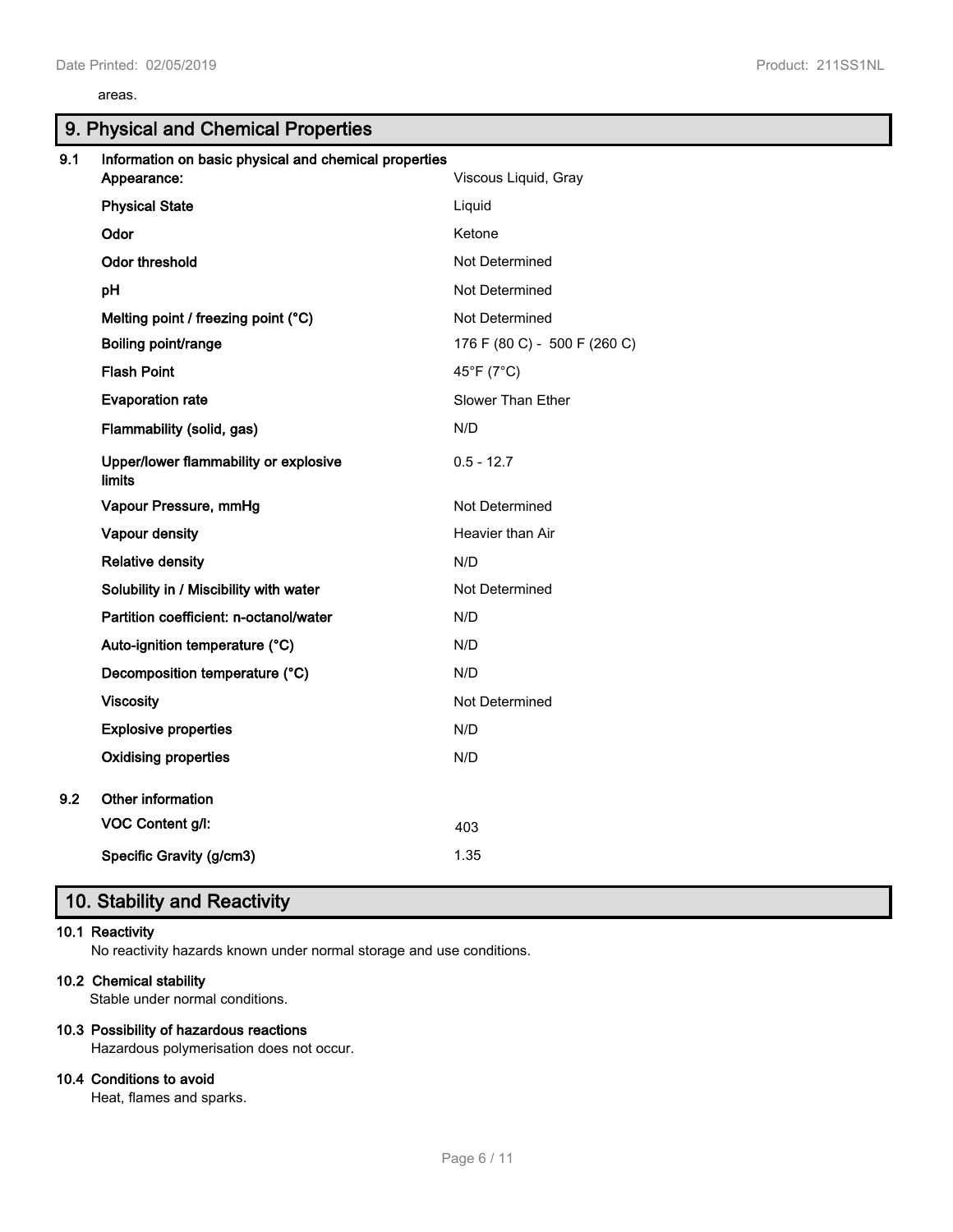#### **10.5 Incompatible materials**

Strong oxidizing agents.

# **10.6 Hazardous decomposition products**

Carbon dioxide (CO2), carbon monoxide (CO), oxides of nitrogen (NOx), dense black smoke.

|                                                           | 11. Toxicological Information                                                                                     |                              |  |  |  |
|-----------------------------------------------------------|-------------------------------------------------------------------------------------------------------------------|------------------------------|--|--|--|
| 11.1                                                      | Information on toxicological effects                                                                              |                              |  |  |  |
|                                                           | <b>Acute Toxicity:</b>                                                                                            |                              |  |  |  |
|                                                           | Oral LD50:                                                                                                        | N/D                          |  |  |  |
|                                                           | <b>Inhalation LC50:</b>                                                                                           | N/D                          |  |  |  |
|                                                           | Eye irritation and Skin irritation, category 2<br>Irritation:<br>No information available.<br><b>Corrosivity:</b> |                              |  |  |  |
|                                                           |                                                                                                                   |                              |  |  |  |
| Skin sensitization, category 1<br>Sensitization:          |                                                                                                                   |                              |  |  |  |
|                                                           | Repeated dose toxicity:                                                                                           | No information available.    |  |  |  |
| Carcinogenicity:                                          |                                                                                                                   | Carcinogenicity, category 1A |  |  |  |
|                                                           | Mutagenicity:                                                                                                     | No information available.    |  |  |  |
|                                                           | Toxicity for reproduction:                                                                                        | No information available.    |  |  |  |
| STOT Single Exposure, category 3<br>STOT-single exposure: |                                                                                                                   |                              |  |  |  |
|                                                           | STOT-repeated exposure:                                                                                           | <b>Unknown</b>               |  |  |  |
|                                                           | Aspiration hazard:                                                                                                | Unknown                      |  |  |  |

**If no information is available above under Acute Toxicity then the acute effects of this product have not been tested. Data on individual components are tabulated below:**

| CAS-No.    | <b>Chemical Name</b>    | Oral LD50                  | Dermal LD50                    | Vapor LC50                            | Gas LC50          | Dust/Mist<br><b>LC50</b> |
|------------|-------------------------|----------------------------|--------------------------------|---------------------------------------|-------------------|--------------------------|
| 107-87-9   | METHYL PROPYL KETONE    | Not Available              |                                | Not Available                         | 0.000             | 0.000                    |
| 13463-67-7 | TITANIUM DIOXIDE        | 25000 mg/kg,<br>oral (rat) | Not Available                  | Not Available                         | No<br>Information | No<br>Information        |
| 7779-90-0  | <b>ZINC PHOSPHATE</b>   | 3846mg/kg,<br>oral rat     | Not Available                  | Not Available                         | 0.000             | 11.54 mg/l               |
| 71-36-3    | N-BUTANOL               | 790 mg/kg<br>rat, oral     | 3400 mg/kg,<br>dermal, rabbit  | 8000 ppm /<br>4hrs rat.<br>inhalation | 0.000             | 0.000                    |
| 25068-38-6 | BISPHENOL A EPOXY RESIN | 11400 mg/kg,<br>rat, oral  | 23000 mg/kg,<br>dermal, rabbit | $>20$ mL/kg<br>skin,<br>sensitizer    |                   |                          |
| 1314-13-2  | <b>ZINC OXIDE</b>       | 15000 mg/kg,<br>oral, rat  | Not Available                  | Not Available                         | 0.000             | 0.000                    |
| 108-10-1   | METHYL ISOBUTYL KETONE  | 2000 mg/kg,<br>oral, rat   | 2000 mg/kg,<br>dermal, rat     | 5000 ppm/ 1<br>hr, Inh, rat           | 0.000             | 0.000                    |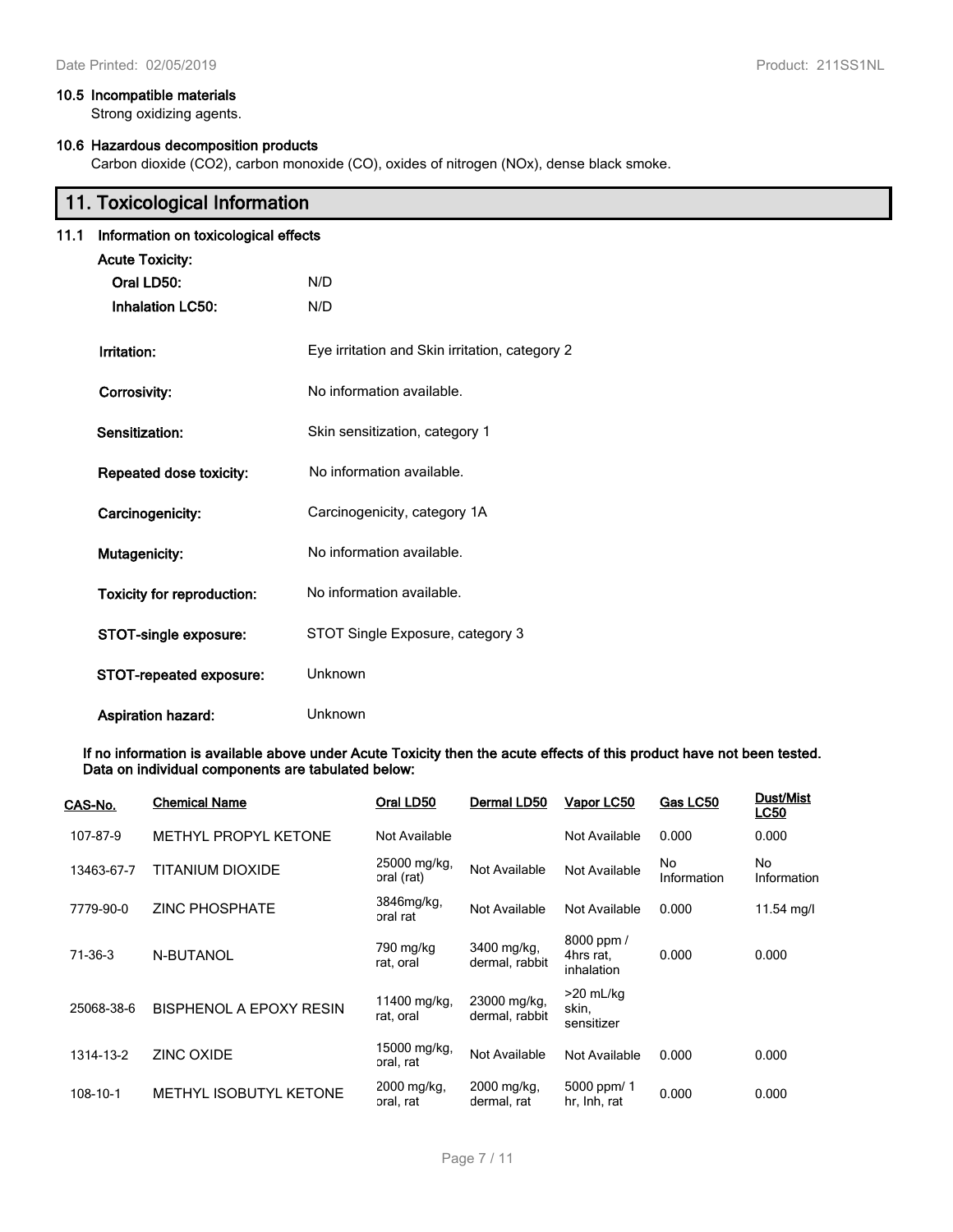| 108-88-3   | <b>TOLUENE</b>          | 5000 mg/kg<br>rat oral     | 12267 mg/kg,<br>dermal, rabbit | 8000 ppm/4<br>hrs, rat,<br>inhalation | 0.000 | 0.000 |
|------------|-------------------------|----------------------------|--------------------------------|---------------------------------------|-------|-------|
| 14808-60-7 | MICROCRYSTALLINE SILICA | 22500 mg/kg                | Not Available                  | Not Available                         | 0.000 | 0.000 |
| 121-44-8   | <b>TRIETHYLAMINE</b>    | 460 mg/kg,<br>oral. rat    | $416$ mg/kg,<br>dermal, rabbit | $0.42 \text{ mg/l}$ 1h,<br>Inh. rat   | 0.000 | 0.000 |
| 96-29-7    | METHYL ETHYL KETOXIME   | $>900$ mg/kg,<br>oral, rat | Not Available                  | $>10$ mg/l /<br>4h. Inh. rabbit       | 0.000 | 0.000 |

#### **Additional Information:**

This product contains silica which is classified by IARC as a known human carcinogen (Group 1). Crystalline silica is known to cause silicosis. The classification(s) is/are relevant when exposed to these respirable substances in dust or powder form only, including cured product that is subject to sanding, grinding, cutting, or other surface preparation activities.

# **12. Ecological Information**

#### **12.1 Toxicity:**

|                   |                                               | EC50 48hr (Daphnia):<br>IC50 72hr (Algae):          | No information available.<br>No information available.<br>No information available. |                                                        |                                                                                    |
|-------------------|-----------------------------------------------|-----------------------------------------------------|-------------------------------------------------------------------------------------|--------------------------------------------------------|------------------------------------------------------------------------------------|
| 12.2 <sub>2</sub> |                                               | LC50 96hr (fish):<br>Persistence and degradability: | No information available.                                                           |                                                        |                                                                                    |
| 12.3              |                                               | <b>Bioaccumulative potential:</b>                   | No information available.                                                           |                                                        |                                                                                    |
| 12.4              |                                               | Mobility in soil:                                   | No information available.                                                           |                                                        |                                                                                    |
| 12.5              | <b>Results of PBT and vPvB</b><br>assessment: |                                                     |                                                                                     |                                                        | The product does not meet the criteria for PBT/VPvB in accordance with Annex XIII. |
| 12.6              |                                               | Other adverse effects:                              | No information available.                                                           |                                                        |                                                                                    |
| CAS-No.           |                                               | <b>Chemical Name</b>                                | <b>EC50 48hr</b>                                                                    | IC50 72hr                                              | <b>LC50 96hr</b>                                                                   |
| 107-87-9          |                                               | METHYL PROPYL KETONE                                | No information                                                                      | No information                                         | No information                                                                     |
| 13463-67-7        |                                               | <b>TITANIUM DIOXIDE</b>                             | No information                                                                      | No information                                         | No information                                                                     |
| 7779-90-0         |                                               | <b>ZINC PHOSPHATE</b>                               | $0.04 - 0.86$ mg/l<br>(Daphnia Magna)                                               | $0.136 - 0.150$ mg/l<br>(Selenastrum<br>capricornutum) | 0.14 - 0.26 mg/l (Rainbow<br>Trout)                                                |
| $71-36-3$         |                                               | N-BUTANOL                                           | 1328 mg/l (Daphnia<br>magna)                                                        | 225 mg/l (Algae)                                       | 1376 mg/l (Fathead minnow)                                                         |
| 25068-38-6        |                                               | <b>BISPHENOL A EPOXY RESIN</b>                      | 2.1 mg/l (daphnia)                                                                  | 11 mg/l $(algae)$                                      | $1.3$ mg/l (fish)                                                                  |
| 1314-13-2         |                                               | <b>ZINC OXIDE</b>                                   | No information                                                                      | No information                                         | No information                                                                     |
| $108 - 10 - 1$    |                                               | METHYL ISOBUTYL KETONE                              | 200 mg/l (Daphnia<br>magna)                                                         | No information                                         | 179 mg/l (Zebra fish)                                                              |
| 108-88-3          |                                               | <b>TOLUENE</b>                                      | 6 mg/l (Daphnia magna)                                                              | 12.5 mg/L (Algae)                                      | 5.8 mg/L (Fish)                                                                    |
| 14808-60-7        |                                               | MICROCRYSTALLINE SILICA                             | No information                                                                      | No information                                         | No information                                                                     |
| 121-44-8          |                                               | <b>TRIETHYLAMINE</b>                                | 299 mg/l (Daphnia<br>Magna)                                                         | No information                                         | 43.7 mg/l (Pimephales<br>promelas)                                                 |
| 96-29-7           |                                               | METHYL ETHYL KETOXIME                               | No information                                                                      | No information                                         | No information                                                                     |
|                   |                                               |                                                     |                                                                                     |                                                        |                                                                                    |

# **13. Disposal Considerations**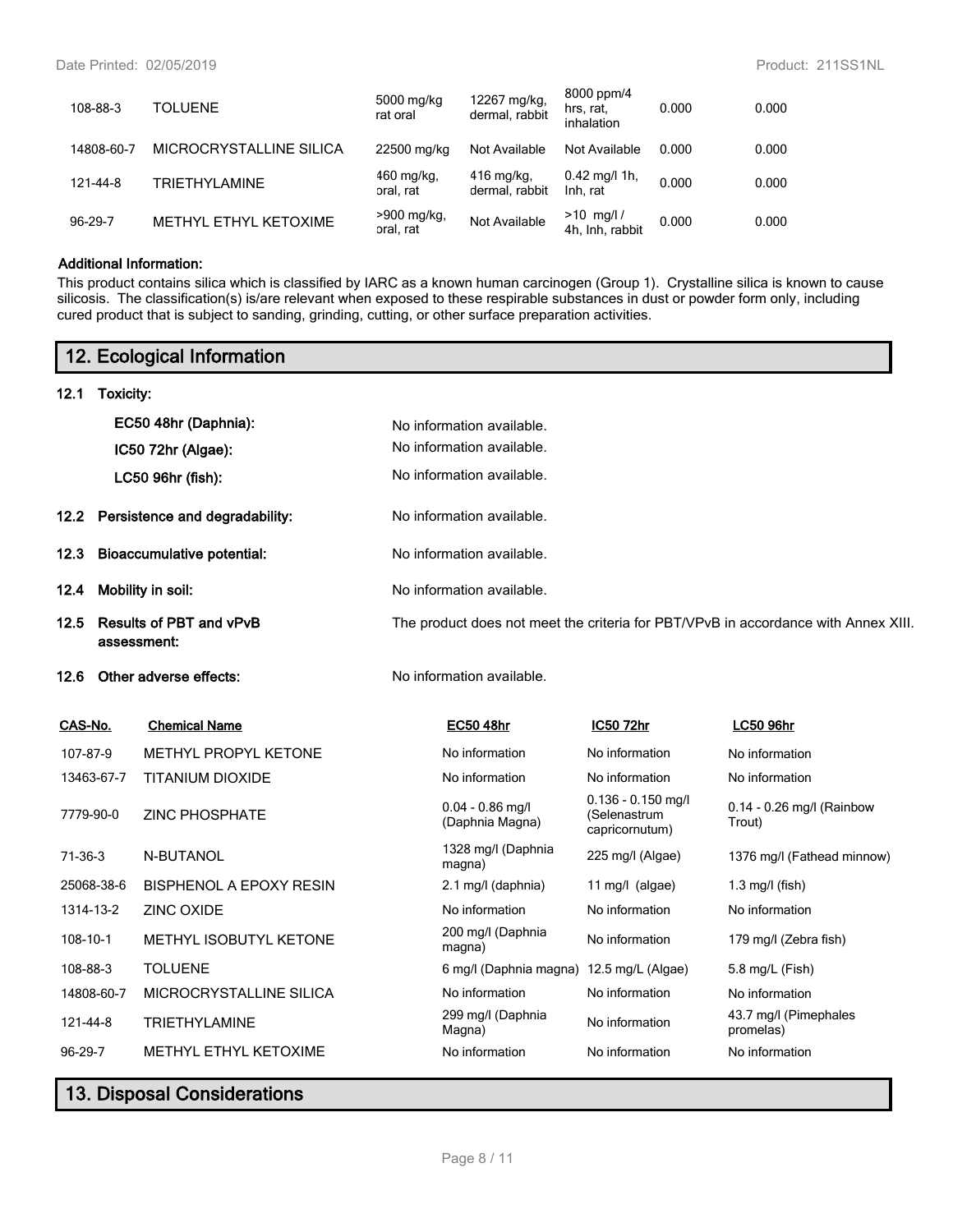**13.1 WASTE TREATMENT METHODS:** Do not burn, or use a cutting torch on, the empty drum. If recycling is not practicable, dispose of in compliance with local regulations. Dispose of in accordance with local regulations. Empty containers should be taken to an approved waste handling site for recycling or disposal.

|      | 14. Transport Information                                                   |                           |
|------|-----------------------------------------------------------------------------|---------------------------|
| 14.1 | UN number                                                                   | UN1263                    |
|      | 14.2 UN proper shipping name                                                | Paint                     |
|      | <b>Technical name</b>                                                       | N/A                       |
|      | 14.3 Transport hazard class(es)                                             | 3                         |
|      | Subsidiary shipping hazard                                                  | N/A                       |
|      | 14.4 Packing group                                                          | Ш                         |
| 14.5 | <b>Environmental hazards</b>                                                | No information available. |
|      | 14.6 Special precautions for user                                           | No information available. |
|      | EmS-No.:                                                                    | $F-E. S-E$                |
| 14.7 | Transport in bulk according to Annex II<br>of MARPOL 73/78 and the IBC code | No information available. |

# **15. Regulatory Information**

**15.1 Safety, health and environmental regulations/legislation for the substance or mixture:**

# **U.S. Federal Regulations: As follows -**

## **CERCLA - Sara Hazard Category**

This product has been reviewed according to the EPA 'Hazard Categories' promulgated under Sections 311 and 312 of the Superfund Amendment and Reauthorization Act of 1986 (SARA Title III) and is considered, under applicable definitions, to meet the following categories:

Flammable (gases, aerosols, liquids, or solids), Carcinogenicity, Acute Toxicity (any route of exposure), Skin Corrosion or Irritation, Respiratory or Skin Sensitization, Serious eye damage or eye irritation, Specific target organ toxicity (single or

#### **Sara Section 313:**

This product contains the following substances subject to the reporting requirements of Section 313 of Title III of the Superfund Amendment and Reauthorization Act of 1986 and 40 CFR part 372:

| <b>Chemical Name</b>                 | CAS-No.   |
|--------------------------------------|-----------|
| METHYL PROPYL KETONE                 | 107-87-9  |
| ZINC PHOSPHATE                       | 7779-90-0 |
| N-BUTANOL                            | 71-36-3   |
| ZINC OXIDE                           | 1314-13-2 |
| METHYL ISOBUTYL KETONE               | 108-10-1  |
| <b>TOLUENE</b>                       | 108-88-3  |
| TRIFTHYI AMINF                       | 121-44-8  |
| <b>Foxic Substances Control Act:</b> |           |

All components of this product are either listed on the TSCA Inventory or are exempt.

This product contains the following chemical substances subject to the reporting requirements of TSCA 12(B) if exported from the United States:

| <b>Chemical Name</b> | <b>CAS-No.</b> |
|----------------------|----------------|
| <b>NONANE</b>        | 111-84-2       |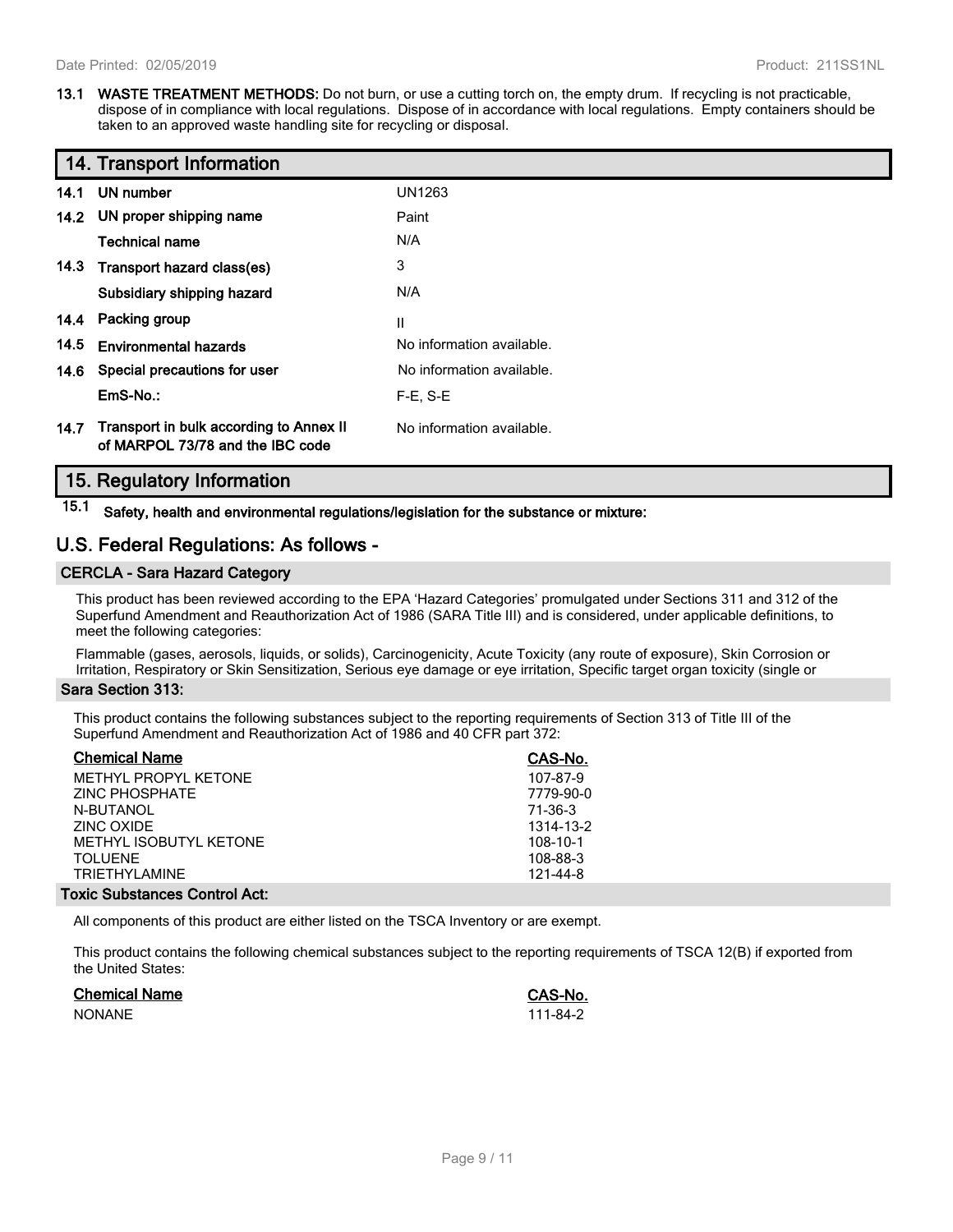# **U.S. State Regulations: As follows -**

#### **New Jersey Right-to-Know:**

The following materials are non-hazardous, but are among the top five components in this product.

| <b>Chemical Name</b> | CAS-No.             |
|----------------------|---------------------|
| TAI C                | 14807-96-6          |
| PHENOLIC ACID        | <b>TRADE SECRET</b> |
| <b>FPOXY FSTER</b>   | <b>TRADE SECRET</b> |
|                      |                     |

#### **Pennsylvania Right-To-Know**

The following non-hazardous ingredients are present in the product at greater than 3%.

| <b>Chemical Name</b> | CAS-No.             |
|----------------------|---------------------|
| TAI C                | 14807-96-6          |
| PHENOLIC ACID        | <b>TRADE SECRET</b> |
| EPOXY ESTER          | TRADE SECRET        |
| <b>ADDITIVE</b>      | TRADE SECRET        |
|                      |                     |

# **CALIFORNIA PROPOSITION 65**

WARNING: Cancer and Reproductive Harm -- www.P65Warnings.ca.gov

# **International Regulations: As follows -**

## **\* Canadian DSL:**

All chemical ingredients included on inventory (DSL)

# **15.2 Chemical Safety Assessment:**

No Chemical Safety Assessment has been carried out for this substance/mixture by the supplier.

# **16. Other Information**

#### **Text for GHS Hazard Statements shown in Section 3 describing each ingredient:**

| H <sub>225</sub><br>H <sub>226</sub><br>H302 | Highly flammable liquid and vapour.<br>Flammable liquid and vapour.<br>Harmful if swallowed. |
|----------------------------------------------|----------------------------------------------------------------------------------------------|
| H <sub>304</sub>                             | May be fatal if swallowed and enters airways.                                                |
| H311                                         | Toxic in contact with skin.                                                                  |
| H312                                         | Harmful in contact with skin.                                                                |
| H314                                         | Causes severe skin burns and eye damage.                                                     |
| H315                                         | Causes skin irritation.                                                                      |
| H317                                         | May cause an allergic skin reaction.                                                         |
| H318                                         | Causes serious eye damage.                                                                   |
| H319                                         | Causes serious eye irritation.                                                               |
| H330                                         | Fatal if inhaled.                                                                            |
| H332                                         | Harmful if inhaled.                                                                          |
| H335                                         | May cause respiratory irritation.                                                            |
| H336                                         | May cause drowsiness or dizziness.                                                           |
| H350                                         | May cause cancer.                                                                            |
| H351                                         | Suspected of causing cancer.                                                                 |
| H361                                         | Suspected of damaging fertility or the unborn child.                                         |
| H372                                         | Causes damage to organs through prolonged or repeated exposure.                              |
| H373                                         | May cause damage to organs through prolonged or repeated exposure.                           |
| H400                                         | Very toxic to aquatic life.                                                                  |